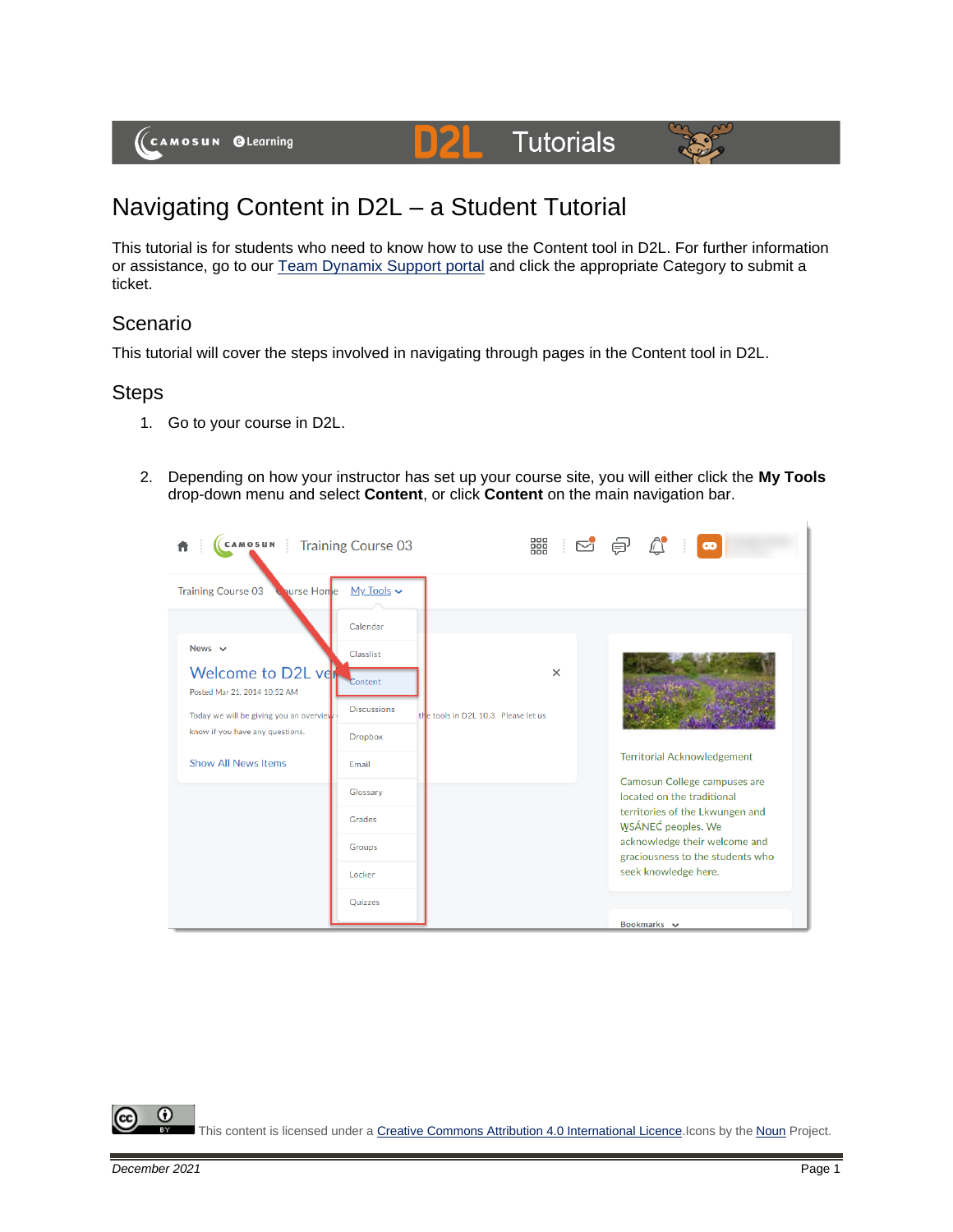3. Once you are in the Content tool, click **Table of Contents** to see all the content listed on the right-hand side of the page, or click on the title of one Module to see the content for that module only. For this tutorial, we will click on the Module "Sample Module" to begin.

| CAMOSUN   Training Course 03              | 器 2<br>$\bigcap_{i=1}^{\infty}$<br>€<br>$\bullet$                              |              |  |  |
|-------------------------------------------|--------------------------------------------------------------------------------|--------------|--|--|
| Training Course 03 Course Home My Tools v |                                                                                |              |  |  |
| $\varphi$<br>Search Topics                | Sample Module ~                                                                | <b>Print</b> |  |  |
| 叓<br>Overview                             | <b>Download</b>                                                                |              |  |  |
| Bookmarks                                 |                                                                                |              |  |  |
| Course Schedule                           | Integrating Blogs into your Courses PPT v<br><b>TO</b> PowerPoint Presentation |              |  |  |
| Table of Cont                             | Learning_Environment_10.3_Features_Guide v<br>目 PDF document                   |              |  |  |
| Sample Module                             | Platform+Requirements+for+v10.3 $\sim$<br>Word Document<br>目                   |              |  |  |
| Sample Rubrics                            | D2L Learning Environment v<br>$e^{\theta}$ Link                                |              |  |  |
|                                           | Sample HTML Page in D2L with a Template v<br>⊕<br>Web Page                     |              |  |  |

4. Click the title of the page in the Module you wish to look at. For this tutorial, we will click *Integrating Blogs into your Courses*, which is a PowerPoint document.

| Training Course 03 Course Home My Tools v |                                                                                                                                                                   |              |  |
|-------------------------------------------|-------------------------------------------------------------------------------------------------------------------------------------------------------------------|--------------|--|
| <b>Search Topics</b>                      | Sample Module ×                                                                                                                                                   | <b>Print</b> |  |
| 덫<br>Overview                             | <b>Download</b>                                                                                                                                                   |              |  |
| <b>Bookmarks</b>                          |                                                                                                                                                                   |              |  |
| <b>Course Schedule</b>                    | <b>Integrating Blogs into your Courses PPT</b><br><b>EXPANDED AVIOLENCE AND PRODUCTIVE</b><br>'Integrating Blogs into your Courses PPT' - PowerPoint Presentation |              |  |
| <b>Table of Contents</b>                  | Learning_Environment_10.3_Features_Guide v<br>目<br>PDF document                                                                                                   |              |  |
| Sample Module                             | Platform+Requirements+for+v10.3 $\sim$<br>目<br><b>Word Document</b>                                                                                               |              |  |
| <b>Sample Rubrics</b>                     | D2L Learning Environment $\sim$<br>æ<br>Link                                                                                                                      |              |  |
|                                           | Sample HTML Page in D2L with a Template $\sim$<br>⊕<br><b>Web Page</b>                                                                                            |              |  |

This content is licensed under [a Creative Commons Attribution 4.0 International Licence.I](https://creativecommons.org/licenses/by/4.0/)cons by the [Noun](https://creativecommons.org/website-icons/) Project.

 $\odot$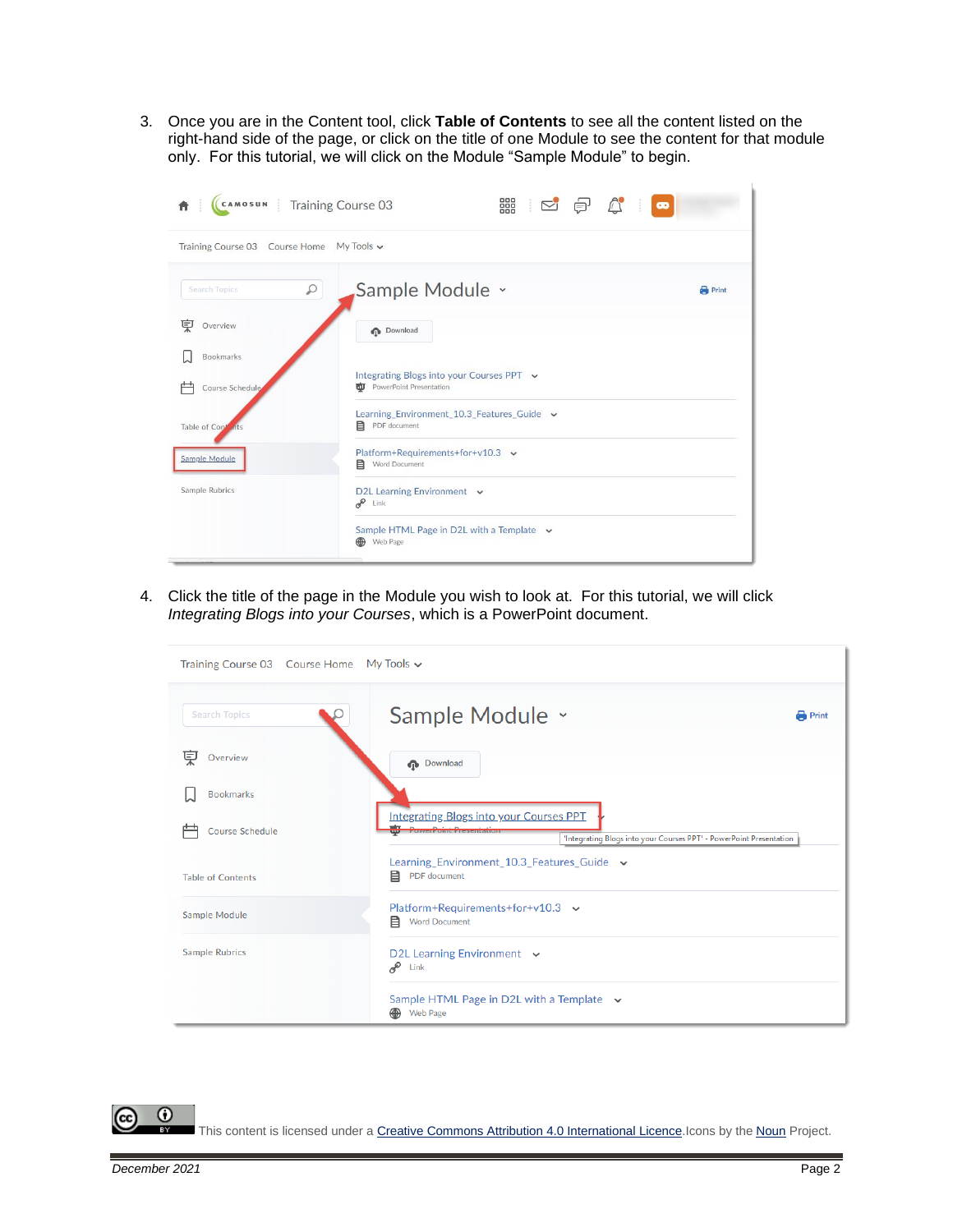*5.* Use the scroll bars next to the document to scroll through the whole document page. Scroll down under the document to **Download** it, **Print** it, or **Open with docReader** (which will read the document aloud to you).



6. To go to the next document/page in the Module, click the forward arrow above the document. To move to the previous document/page, click the back arrow. To go back to the full Module listing, click the title of the Module in the breadcrumbs at the top left.



This content is licensed under [a Creative Commons Attribution 4.0 International Licence.I](https://creativecommons.org/licenses/by/4.0/)cons by the [Noun](https://creativecommons.org/website-icons/) Project.

Œ